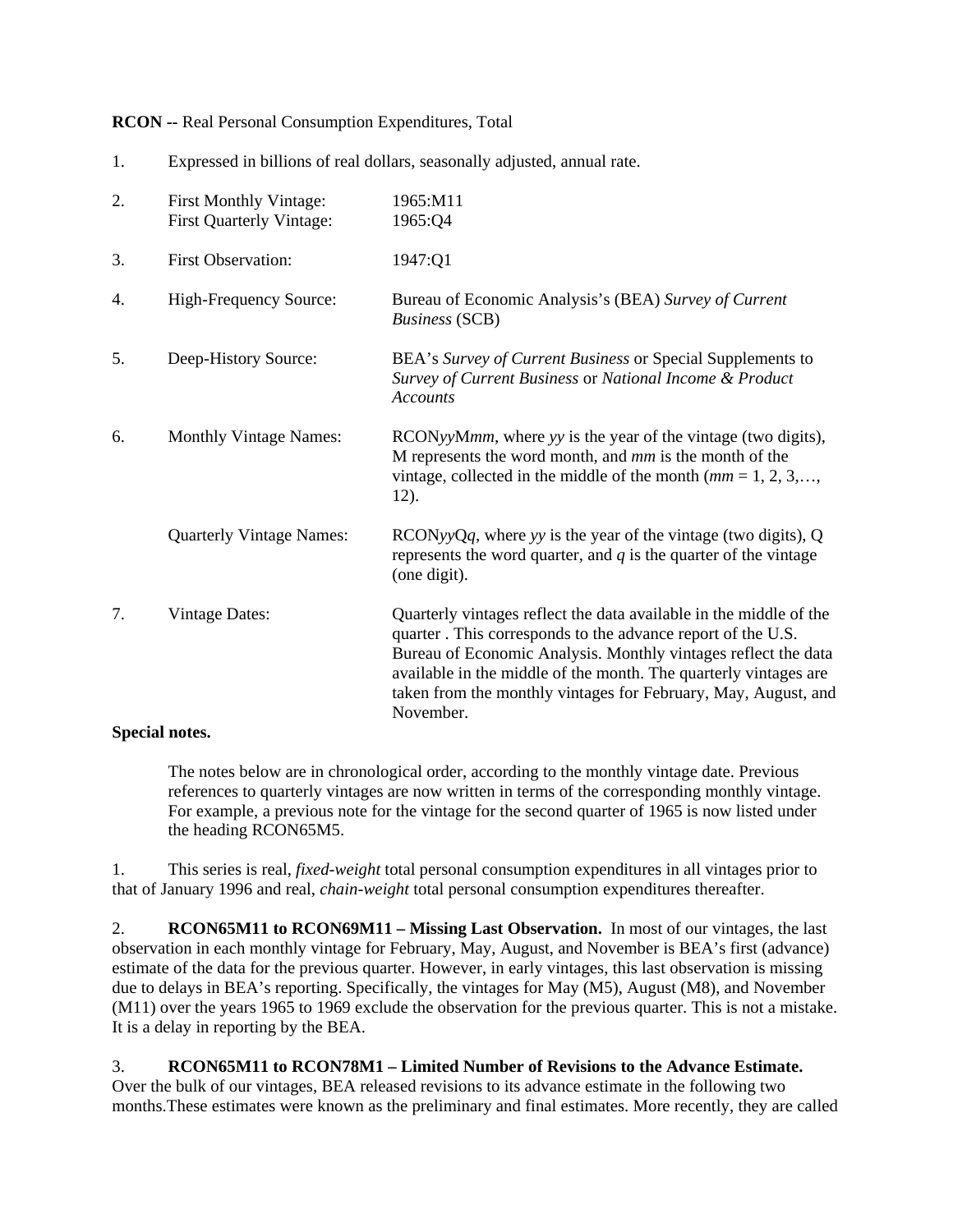the second and third estimates. Over the span of vintages from November 1965 to January 1978, such revisions often do not occur. This is not an error. It represents BEA's procedures at the time.

4. **RCON66M2 – Unusual Revision.** In the vintage for February 1966, the observations for 1965:Q1 to 1965:Q3 were revised, with no explanation, in the January 1966 *SCB*.

5. **RCON66M8 – Unusual Revision.** The vintage for August 1966 contains an annual revision to observations 1963:Q1 to 1966:Q1. Unusual revisions were also made to the observations beginning in 1959. These unusual revisions were not explained by BEA.

6. **RCON69M3 – Unusual Revision.** This vintage incorporates an unusual revision to the observation for 1968:Q4.

7. **RCON72M2 – Unusual Revision.** The observations for 1971:Q1 to 1971:Q3 were revised due to the Revenue Act of 1971, which affected GDP and its components retroactively.

8. **RCON75M8 – No Annual Revision**. BEA postponed its usual annual revision due to the upcoming release of a benchmark revision.

9. **RCON76M2 – Benchmark Revision.** This vintage incorporates BEA's benchmark revision.

10. **RCON80M8 – No Annual Revision**. BEA postponed its usual annual revision due to the upcoming release of a benchmark revision.

11. **RCON81M1 – Benchmark Revision.** This vintage incorporates BEA's benchmark revision.

12. **RCON81M8 – No Annual Revision**. BEA postponed its usual annual revision because it did not have sufficient source data.

13. **RCON82M6 – Special Source for Data.** The May 1982 SCB was a special issue that did not release the data for this vintage. Data for this vintage come from BEA's May 19, 1982, press release.

14. **RCON82M8 – Unusually Long Annual Revision and BEA Corrections.** This vintage for August 1982 incorporates an unusually long annual revision to the observations covering 1977 to 1981 and corrections published by BEA to the observations covering 1973 – 1976.

15. **RCON85M8 – No Annual Revision.** BEA postponed its usual annual revision due to the upcoming release of a benchmark revision.

16. **RCON86M1 – Benchmark Revision.** This vintage incorporates BEA's benchmark revision.

17. **RCON91M8 – No Annual Revision**. BEA postponed its usual annual revision due to the upcoming release of a benchmark revision.

18. **RCON91M12 – Benchmark Revision.** This vintage incorporates BEA's benchmark revision.

19. **RCON91M12 to RCON92M12 – Short Time Series History.** In vintages from December 1991 to December 1992, the time series begin with the observation for 1959:Q1. Prior observations were not reported in our deep-history source.

20. **RCON93M8 to RCON93M9 – Delayed Annual Revision.** BEA delayed its usual annual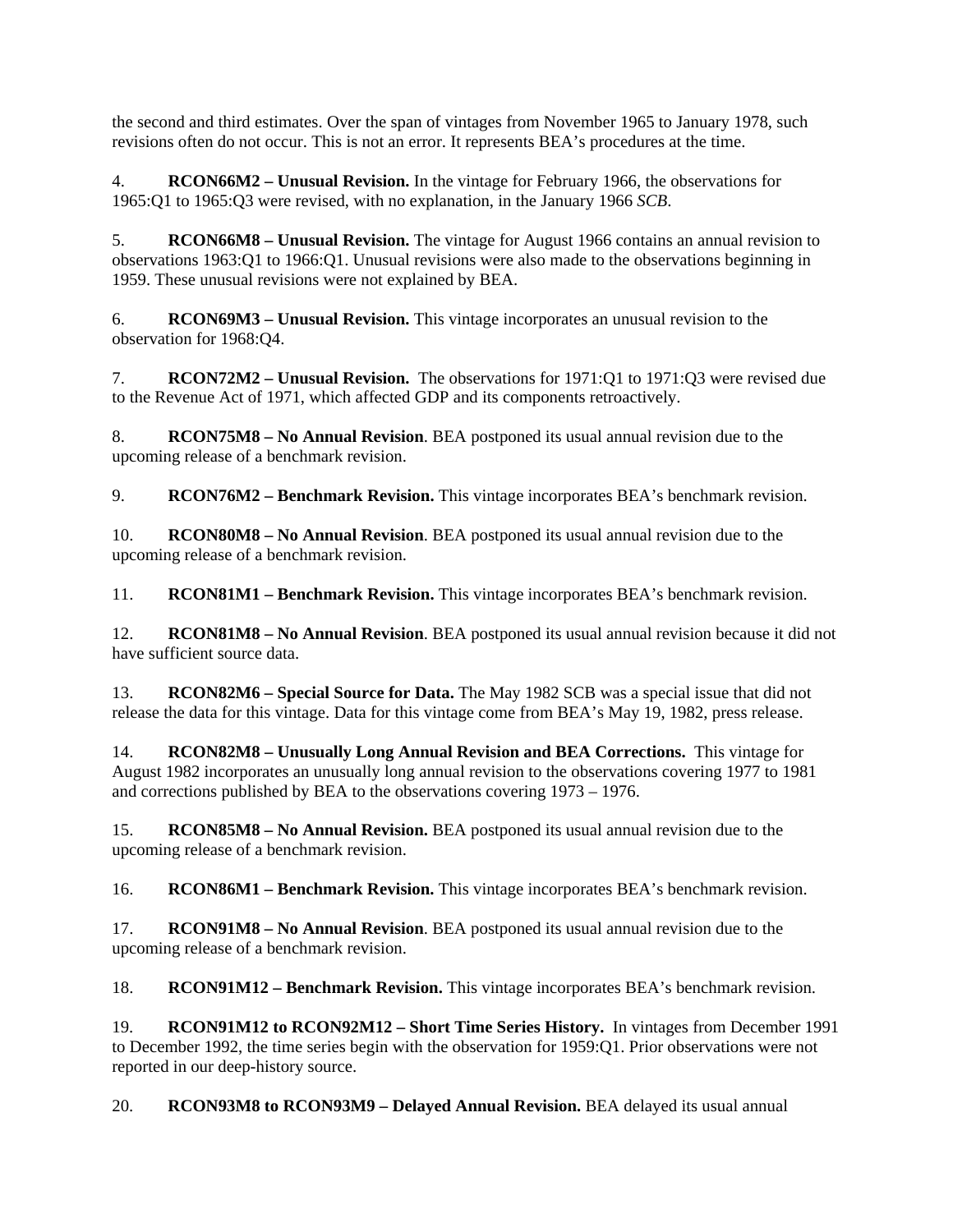revision one month due to its move to a new location. The annual revision appears in our vintage for September.

21. **RCON95M8 – No Annual Revision**. BEA postponed its usual annual revision due to the upcoming release of a benchmark revision.

22. **RCON95M12 – Federal Government Shutdown**. Because of a delay in the release of statistical data caused by a federal government shutdown, BEA released no new data or revisions for this vintage. The data for this vintage come from the vintage for November 1995.

23. **RCON96M1 – Federal Government Shutdown and Benchmark Revision.** BEA released a benchmark revision in January 1996. However, due to a federal government shutdown in late 1995, the November and December editions of the SCB were combined into a single issue that incorporated BEA's press release for GDP of January 19, 1996. The January and February 1996 SCBs were also combined into a single issue (sent to the printer on February 16, 1996) that reported deep-history observations. The common observations (1990:Q1 to 1995:Q3) reported in both combined issues match perfectly. Therefore, we assembled the data for the January 1996 vintage by taking the observations for 1990:Q1 to present from the November/December 1995 SCB and by taking deep-history observations from the January/February 1996 SCB.

24. **RCON96M2 – Federal Government Shutdown, No Revisions, and Missing Observation for 1995:Q4.** As a result of the federal government shutdown in late 1995, there are no new observations in this vintage, and the observation for 1995:Q4 is missing. This is not a mistake. It reflects the lack of new data from BEA for this vintage. The data in this vintage are taken from the the vintage for January 1996.

25. **RCON96M3 – Federal Government Shutdown and Return to Normal Publication Schedule.** This vintage marks the return to BEA's normal publication schedule for the SCB after the federal government shutdown in late 1995. This vintage provides a delayed revised value for the observation of 1995:Q3 and the first estimate for the observation of 1995:Q4.

26. **RCON96M1 to RCON97M4 – Short Time Series History.** In the vintages from January 1996 to April 1997, the time series observations begin with that for 1959:Q3. Prior observations were not reported in our deep-history source.

27. **RCON97M8 – Unusually Long Annual Revision.** BEA revised four years instead of only three years in the annual revision of 1997 because only a partial annual revision was conducted in 1996.

28. **RCON99M8 – No Annual Revision**. BEA postponed its usual annual revision due to the upcoming release of a benchmark revision.

29. **RCON99M11 – Benchmark Revision and Special Data Sources.** BEA released a benchmark revision on October 28, 1999. Our vintage uses the observations printed in the SCBs for November 1999 and December 1999. The time series observations begin with that for 1959:Q1.

30. **RCON00M4 – BEA Corrections to Previous Benchmark Revision and Additional Historical Observations.** The April 2000 SCB published revised estimates for the benchmark revision of October 28, 1999 and additional historical observations (beginning with 1947:Q1). The revisions, which primarily affected total personal consumption expenditures and the component for services, began with the observation of 1959:Q1. They incorporate BEA's corrections to previously published data as well as a previously announced methodological improvement.